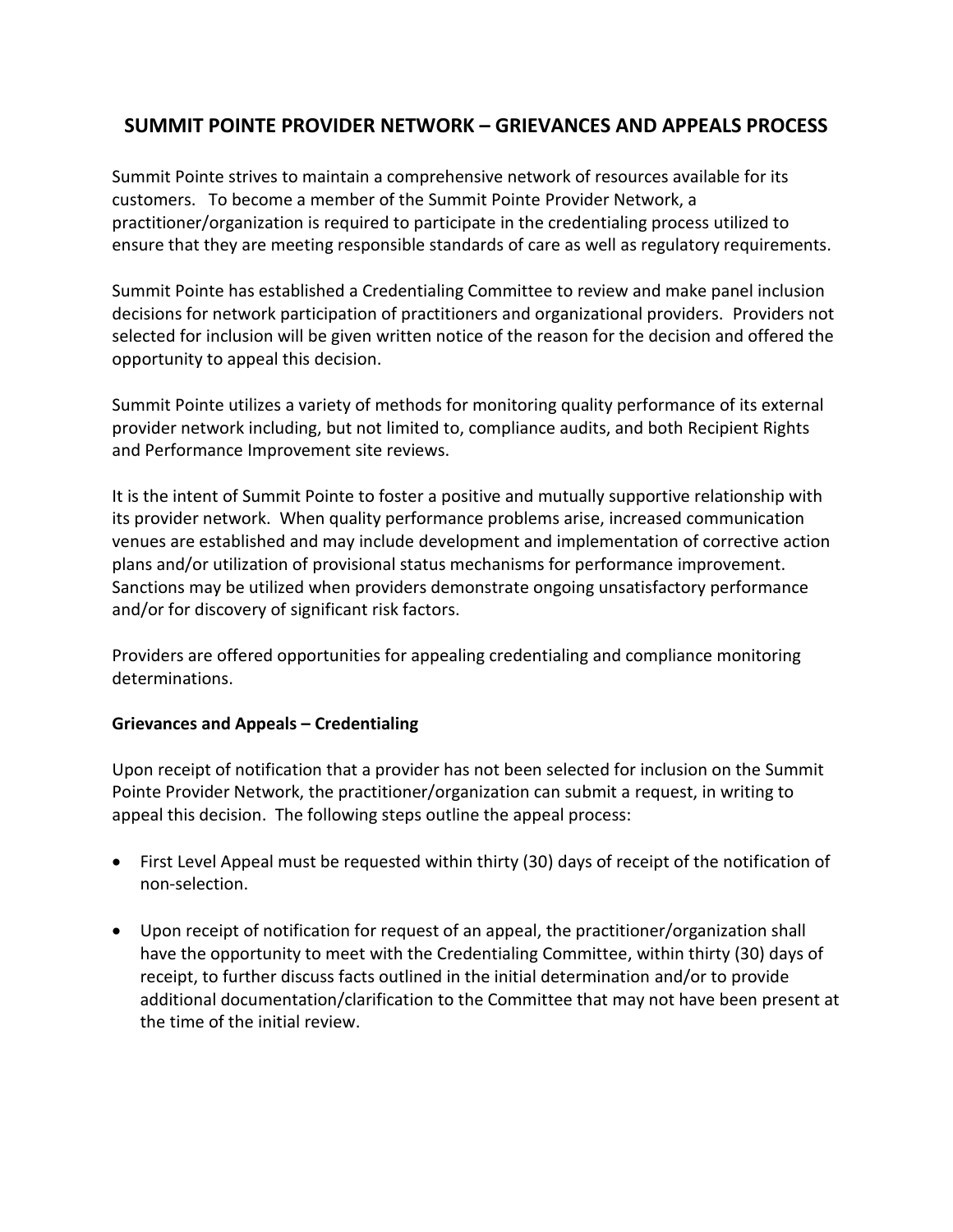- Written notification of determination will be made within fifteen (15) days of the First Level Appeal meeting with the Credentialing Committee and will include the facts upon which the determination was made.
- If non-selection determination is made by the Credentialing Committee, the practitioner/ organization can request, in writing, a Second Level Appeal. Request for Second Level Appeal must be made within thirty (30) days of receipt of the notification for non-selection determination.
- Upon receipt of written notification for request of a Second Level Appeal, the practitioner/organization shall have the opportunity to meet with the Senior Leadership Representative(s) not involved in the initial non-selection determination. The Second Level Appeal meeting shall occur within sixty (60) days of receipt of written notification of request.
- Written notification of determination will be made within fifteen (15) days of the Second Level Appeal meeting and will include the facts upon which the determination was made. After this time the matter will be considered closed.
- Appeals that reach the Second Level stage, whereby determination continues to be nonselection, will be communicated to the Southwest Michigan Behavioral Health Regional Provider Network representative.

## **Grievances and Appeals – Ongoing Compliance Monitoring (Non-Clinical)**

*Provisional Status* – Provisional status is defined as a temporary or initial phase during which corrective action plans must be developed and implemented within a designated time frame to prevent further contractual action.

All requests for provisional status will be brought to the Credentialing Committee for action. Provisional requests may be identified through various Quality Improvement venues such as Compliance, Performance Improvement, and the Contract Committee.

When customer care and contractual non-compliance trends are identified, the first step shall be sending formal notification, in writing, to the provider outlining these areas and requesting coordination of a meeting to address resolution.

Coordination of an initial meeting with contract oversight staff may be arranged when any one of the following occurs:

 3 or more substantiated incidents of customer care involving the same provider/location.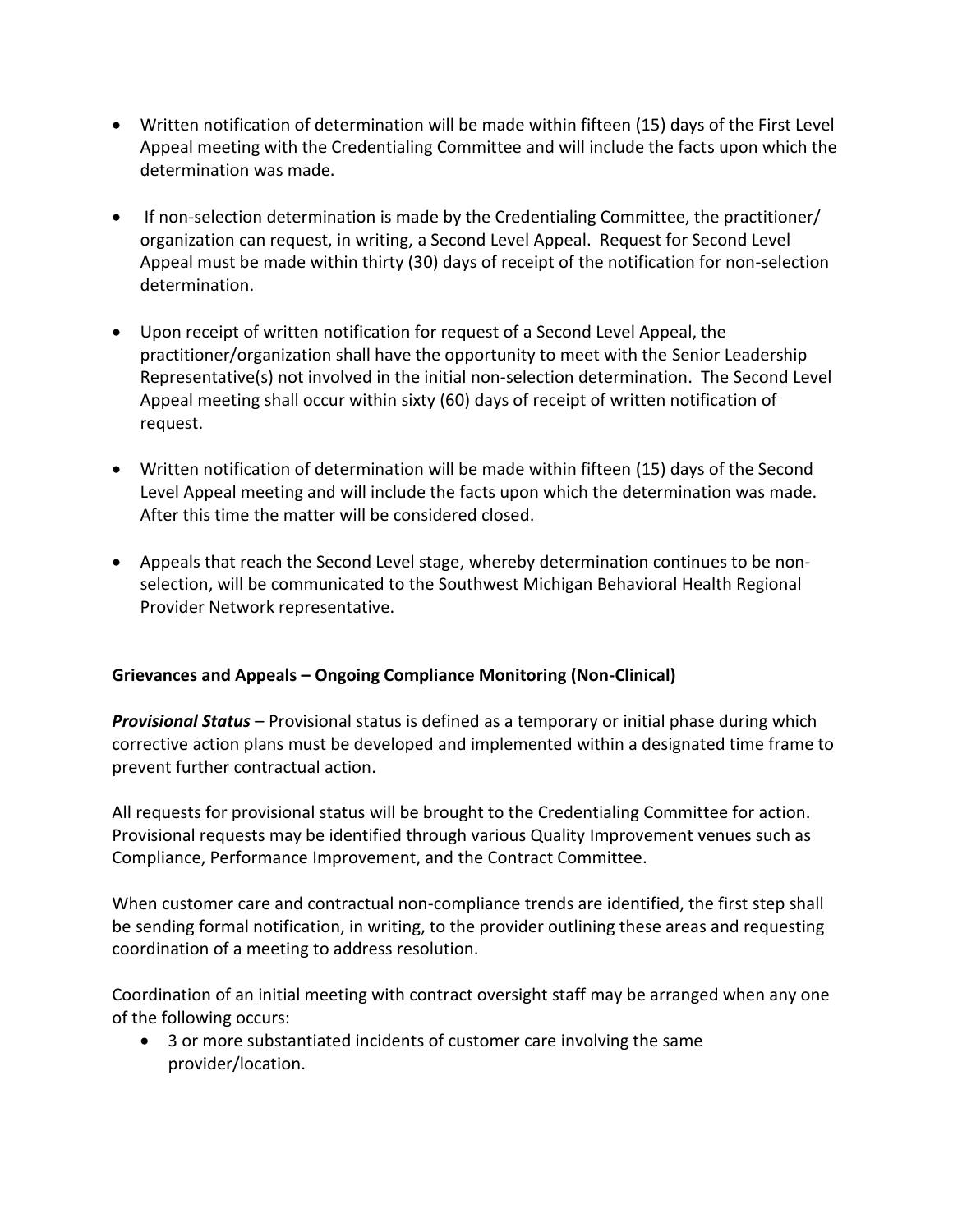- 3 or more substantiated incidents of contractual non-compliance, i.e. documentation formats, timely submission of documentation, response to quality improvement requests, failure to provide services as outlined in the contractual agreement.
- Areas of non-compliance identified through the site review and/or compliance audit process.

Coordination of a meeting with contract oversight staff shall be arranged and provisional status may be initiated when any one or a combination of the following occurs:

- 1 substantiated recipient rights complaint for Abuse Class I.
- 2 substantiated recipient rights complaints for Abuse Class II.
- 3 substantiated recipient rights complaints for Abuse Class III.
- Repeat/ongoing confirmed incidents of customer care involving the same provider/location.
- Repeat/ongoing confirmed incidents of customer care involving the same provider/location.
- Providers who receive an overall score of 80% or below; or 95% and below on areas of health and safety during site reviews.
- Repeat/ongoing identified non-compliance with quality improvement plans requested via performance improvement and compliance audits.
- Failure to correct areas of contractual non-compliance.

Provisional status shall involve the development of a corrective action plan with specific time frames/deadlines for resolution.

Incidents warranting emergent action by contract oversight staff, with follow-up communication with the Credentialing Committee for immediate implementation of provisional status and/or contractual sanctions, suspensions, and termination include, but are not limited to:

- Substantiated recipient rights complaints for sexual abuse.
- Substantiated recipient rights complaints involving serious injury, theft of medications, or customer funds.
- Repeated abuse/neglect within different locations operated by the same provider.
- Failure to correct areas of customer care and contractual non-compliance.

The provider grievance and appeals process applies to:

- Suspension or termination of a provider with cause.
- Contract compliance issues resulting in sanctions.
- Material breaches highlighted in the contract.
- Results reported through provider monitoring reviews.
- Other issues related to quality of care or contract compliance.